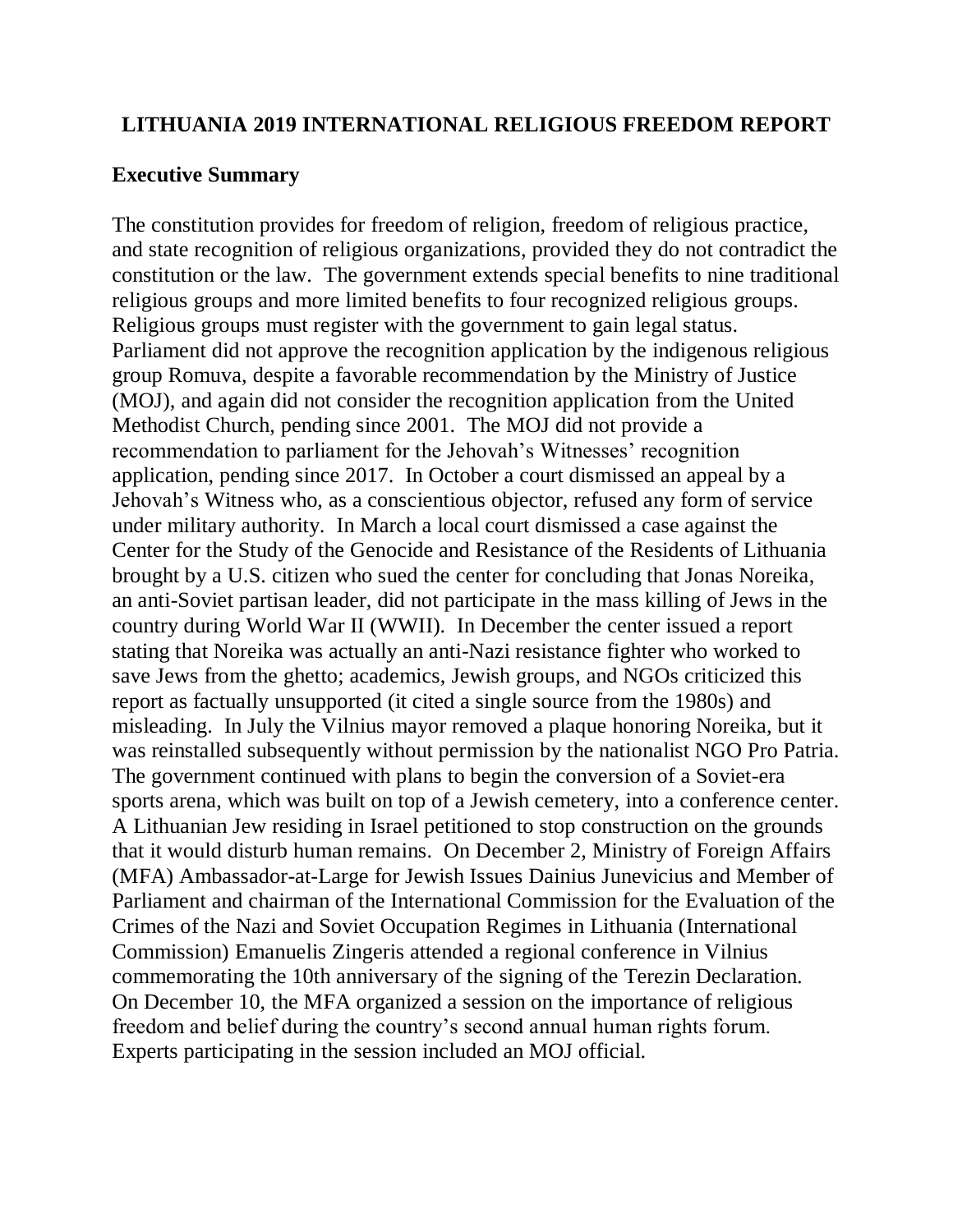There were six recorded anti-Semitic acts of vandalism between September and November, including one on October 6 in Vilnius involving an unknown person spray-painting a swastika on the side of a building and leaving an apparent makeshift explosive near the entrance of that building. On November 13, three teenagers spray-painted the words "Heil Hitler" on a Kaunas synagogue's information board. On November 17, three teenagers broke the windows of a mosque in Kaunas. In March some participants at a nationalist march in Vilnius of approximately 1,000 persons wore fascist symbols and carried banners of Lithuanian partisans who critics said were Nazi collaborators. Some participants at another nationalist march of 300 persons in February carried a banner with a picture of a WWII-era anti-Semite, Kazys Skirpa. Anonymous anti-Semitic and anti-Muslim internet postings in response to articles about Jewish or Muslim issues were common, but observers said media portals generally removed them when these postings were brought to their attention.

The Ambassador and other U.S. embassy officers met with government officials, including Prime Minister Saulius Skvernelis, ministers and vice ministers at the Ministries of Foreign Affairs and Culture, and the speaker and members of parliament (MPs). They also met with the International Commission and the head of the Lithuanian Jewish Community (LJC) to discuss ways to combat intolerance and anti-Semitism and to resolve compensation for Jewish private property seized during the Nazi and Soviet eras. In September the Special Envoy for Holocaust Issues released a statement on social media encouraging Lithuanians to review objectively the actions of historical anti-Soviet resistance fighters whose actions directly led to the persecution and mass killing of persons during the Holocaust. On October 27, the Charge d'Affaires attended the opening of a Holocaust education seminar for teachers and delivered remarks emphasizing the responsibility of teachers in educating youth about the country's role in the Holocaust. On October 29, the Charge attended the unveiling of a memorial stone commemorating the individuals killed during the Holocaust in the forest near Zarasai on August 26, 1941. On December 2, the Charge and other embassy officers attended a regional conference in Vilnius commemorating the 10th anniversary of the signing of the Terezin Declaration.

### **Section I. Religious Demography**

The U.S. government estimates the total population at 2.8 million (midyear 2019 estimate). According to the 2011 census, of the 90 percent of the population that responded to the question about religious affiliation, 86 percent are Roman Catholic, and 7 percent do not identify with any religious group. Religious groups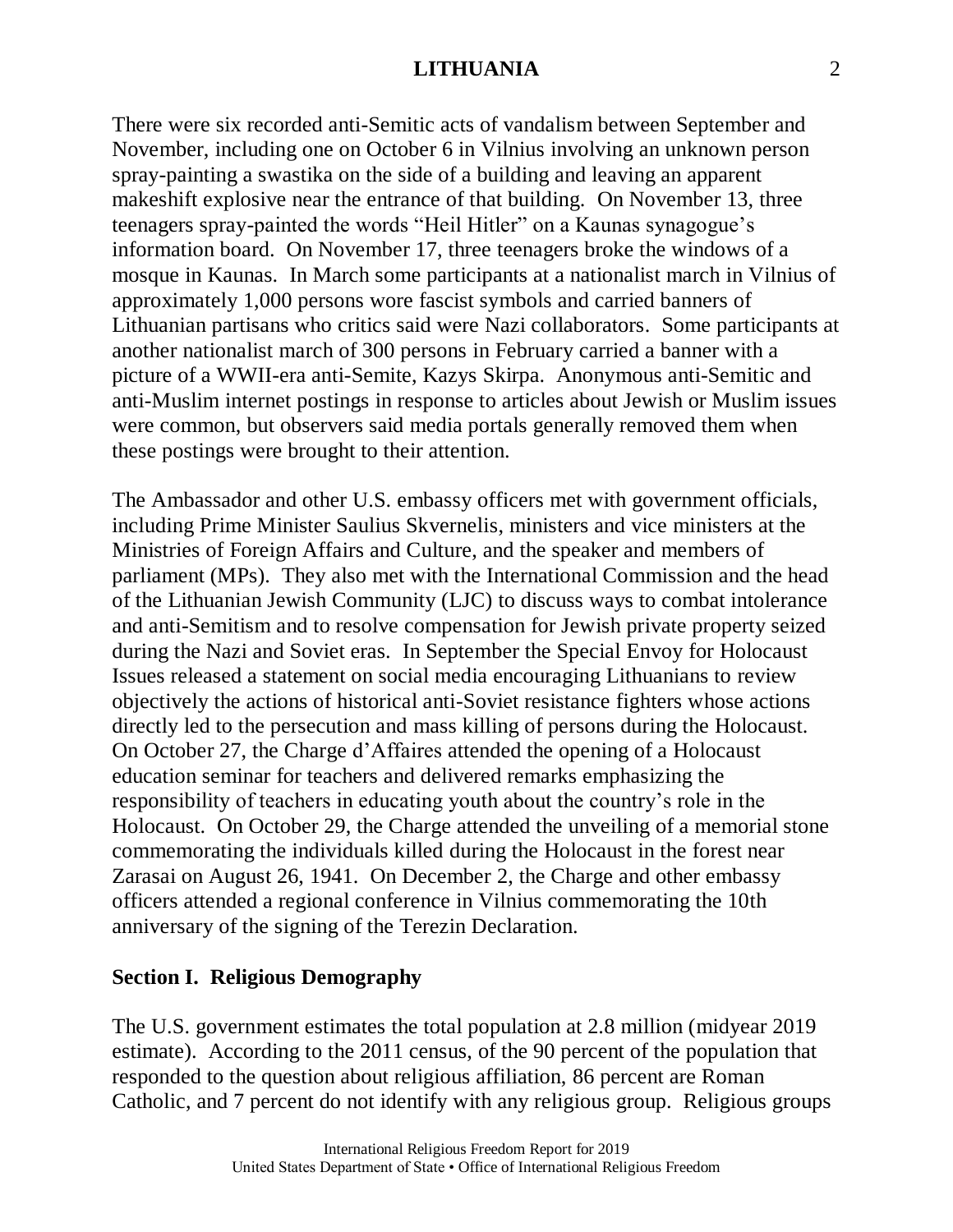that together constitute less than 5 percent of the population include Russian Orthodox, Old Believers, Lutherans, Reformed Evangelicals, Jews, Muslims, Greek Catholics, Karaite Jews, Jehovah's Witnesses, members of the Full Gospel Word of Faith Movement, Pentecostals/Charismatics, Old Baltic faith communities, Baptists, Seventh-day Adventists, Methodists, and members of the New Apostolic Church and The Church of Jesus Christ of Latter-day Saints.

In the 2011 census, approximately 5,100 persons identified as followers of Romuva, a religion practiced in the country since before the introduction of Christianity. According to the census, the Jewish population is predominately concentrated in larger cities and is estimated at 3,050. The population of Karaite Jews, who traditionally live in Trakai and in the greater Vilnius region, is estimated at 250. The Sunni Muslim population numbers approximately 2,800, the majority of whom are Tatars, a community living primarily in Vilnius and Kaunas. The Muslim community also includes recent converts, migrants, refugees, and temporary workers from the Middle East and Africa, most of whom are Sunni Muslim.

# **Section II. Status of Government Respect for Religious Freedom**

# **Legal Framework**

The constitution stipulates there is no state religion and provides for the right of individuals to choose freely any religion or belief, to profess their religion and perform religious practices, individually or with others, in private or in public, and to practice and teach their beliefs. It states no one may compel another person (or be compelled) to choose or profess any religion or belief. The constitution allows limits on the freedom to profess and spread religious beliefs when necessary to protect health, safety, public order, or the fundamental rights and freedoms of others. It restricts freedom of expression if it incites religious hatred, violence, or discrimination. It stipulates religious belief may not serve as justification for failing to comply with laws.

Under the constitution, the government may temporarily restrict freedom of expression of religious belief during a period of martial law or a state of emergency.

The constitution acknowledges the freedom of parents or guardians to oversee the religious and moral education of their children without interference and stipulates public education shall be secular, although schools may provide religious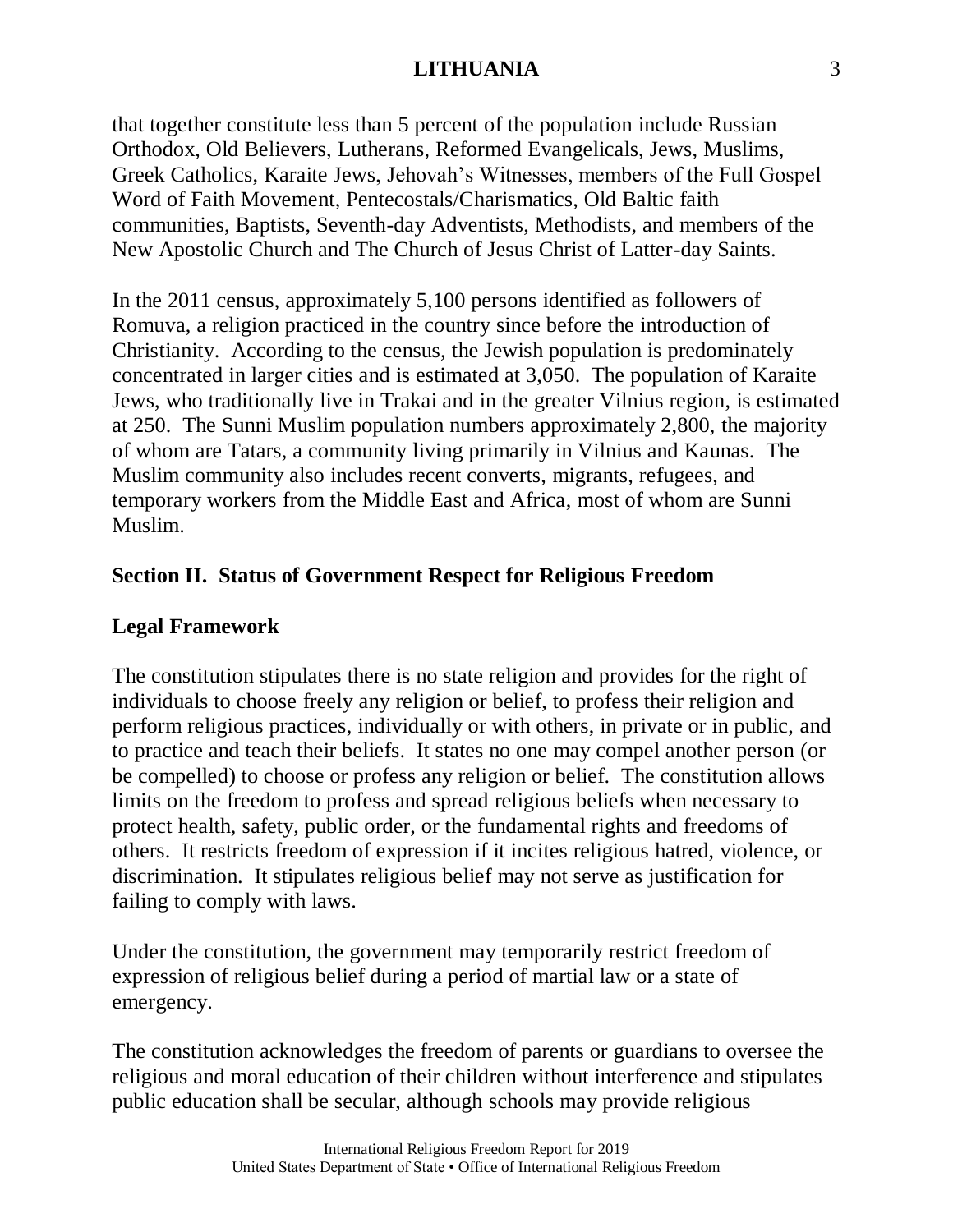instruction at the request of parents. The constitution grants recognition to traditional religious groups and provides for recognition of other religious groups if their teachings and practices do not conflict with law or public morals. It states the status of religious groups shall be established by agreement or law and recognized religious groups shall be free to carry out their activities as long as they are not in conflict with the constitution or laws.

The law requires the police to take preemptive measures against illegal activities, giving special attention to maintaining order on specific historical dates and certain religious or cultural holidays.

The law defines religious groups as (1) religious communities, (2) religious associations, which comprise at least two religious communities under common leadership, and (3) religious centers, which are higher governing bodies of religious associations.

The law recognizes as "traditional" those religious groups able to trace back their presence in the country at least 300 years. The law lists nine "traditional" religious groups: Roman Catholic, Greek Catholic, Evangelical Lutheran, Evangelical Reformed, Russian Orthodox, Old Believer, Jewish, Sunni Muslim, and Karaite Jewish. "Traditional" religious groups may perform marriages that are state recognized, establish joint private/public schools, provide religious instruction in public schools, and receive annual government subsidies. Their highest-ranking leaders are eligible to apply for diplomatic passports, and they may provide chaplains for the military, social care institutions, hospitals, and prisons. The state provides social security and healthcare insurance contributions for clergy, religious workers, and members of monastic orders of the traditional religious groups. Traditional religious groups are also not required to pay social and health insurance taxes for clergy and most other religious workers and members of monastic orders.

Other religious groups and associations may apply to the MOJ for state recognition if they have legal entity status, meaning they have been officially registered in the country for at least 25 years. Parliament votes whether to grant state recognition status upon recommendation from the MOJ. The Evangelical Baptist Union of Lithuania, Seventh-day Adventist Church, Pentecostal Evangelical Belief Christian Union, and New Apostolic Church of Lithuania are the only state-recognized "nontraditional" religious groups registered in this manner.

Recognition entitles "nontraditional" religious groups to perform marriages that will be recognized by the state, similar to marriages officiated by traditional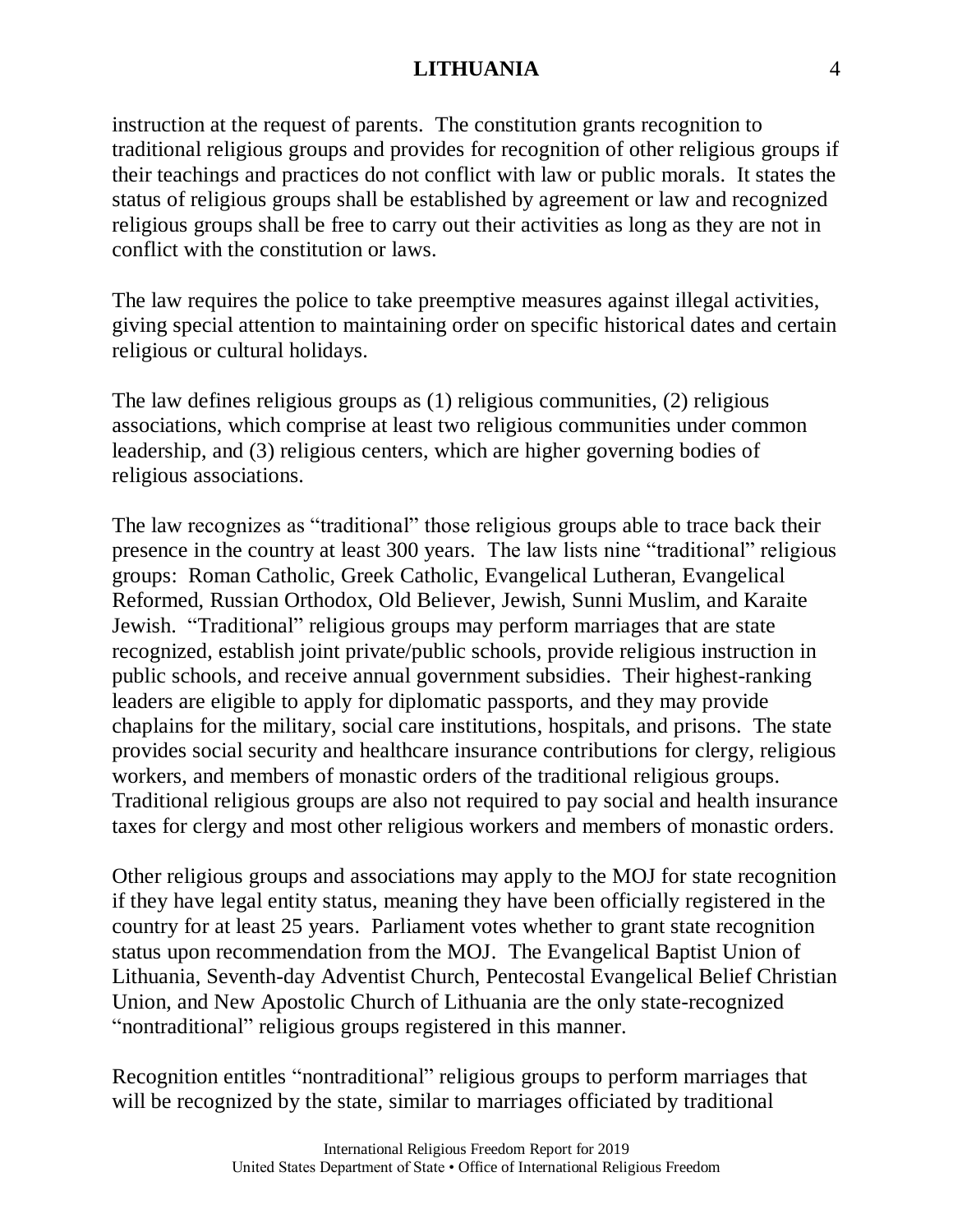religious groups, and to provide religious instruction in public schools. Recognition also grants "nontraditional" religious groups eligibility for annual subsidies from the state budget and for certain social security and healthcare contributions by the state.

The MOJ handles official registration of religious communities, associations, and centers. Groups wishing to register must submit an application and supporting documentation to the MOJ, including bylaws describing their religious teachings and governance, minutes of the founding meeting, and a list of the founders, at least 15 of whom must be citizens. Upon approval of its application, a religious community, association, or center may register as a legal entity with the State Enterprise Center of Registers. Registration is voluntary for religious communities, associations, and centers affiliated with traditional religious groups and mandatory for nontraditional communities wishing to receive legal status.

Registration of "traditional" religious communities, associations, and centers is free of charge, while "nontraditional" communities pay a fee of 32 euros (\$36). Traditional communities also have a simpler registration procedure and need to submit only an application, decisions of their governing body on the appointment of their leader, and their headquarters address. The MOJ may refuse to register a religious group if full data are not included in the application, the activities of the group violate human rights or public order, or a group with the same name has already registered. According to the Center of Registers, there are 1,121 traditional and 197 nontraditional religious communities, associations, and centers that are officially registered legal entities.

For all religious groups, official registration is a prerequisite for opening a bank account, owning property, and acting in a legal or official capacity as a community. The law allows all registered religious groups to own property for use as prayer houses, homes, and other functions, and permits construction of facilities necessary for religious activities. All registered groups are eligible for public funds from municipalities for cultural and social projects.

The country has compulsory military service for males between the ages of 19 and 26 and up to the age of 38 for those with higher education. The country has approximately 3,500 conscripts each year. Military service is for nine months. Clergy from registered groups are exempt from compulsory military service. In the event of a military conflict, clergy would be called to serve as chaplains. The Constitutional Court recognizes the right to conscientious objection on any grounds. The law provides an alternative to military service in civilian institutions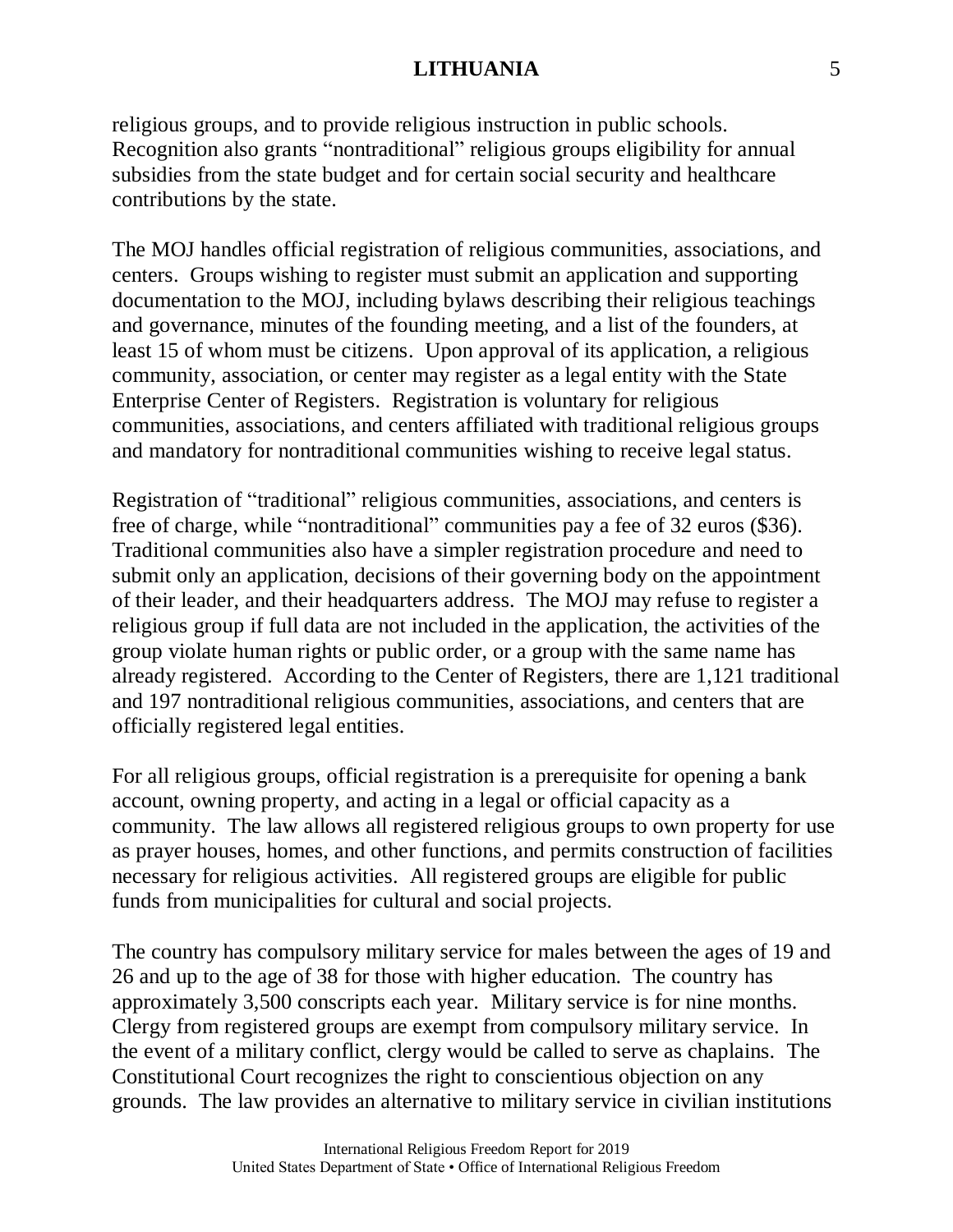unless the military deems it necessary to perform an alternative service in a national defense institution.

Unregistered communities have no legal status, but the constitution allows them to conduct worship services and seek new members.

The Interministerial Commission to Coordinate Activities of Governmental Institutions that Deal with Issues of Religious, Esoteric, and Spiritual Groups coordinates investigations of religious groups if there is a concern a group's actions may be inconsistent with what the commission perceives to be "principles that stress respect for human freedom of expression and freedom of religion."

The Journalist Ethics Inspectorate, a government-sponsored organization whose head is appointed by parliament, investigates complaints involving the violation of regulatory laws governing the provision of information to the public, including print media and the internet. These laws include prohibition of the publication of material that fuels religious hatred. The inspectorate may levy administrative fines on newspapers or refer cases to the Office of the General Prosecutor.

The Soviet Union nationalized all religious buildings on June 19, 1948, some of which continued to serve religious communities. On March 21, 1995, the national government passed a law on the restitution of religious property permitting registered religious communities to apply to the appropriate ministry or municipality for restitution or for compensation of religious property they owned before June 19, 1948. The deadline to apply for restitution of religious property was in 1997. The government continues to review cases from registered religious groups filed by the 1997 deadline but is not accepting any new claims. Religious groups may appeal ministry or municipality decisions in court. Unregistered religious groups could not apply for restitution.

In 2011 the national government adopted a law permitting registered religious groups to register previously nationalized religious property that was not officially registered under their name but which they owned before 1948 and continued to use during the Soviet period. The deadline for registered religious groups to register this property was in 2014. The government continues to review cases from registered religious groups filed by the 2014 deadline but is not accepting any new claims. Religious groups may appeal the MOJ's decisions in court.

For individuals, the country's private property restitution laws provided a mechanism through which the country's citizens who had received citizenship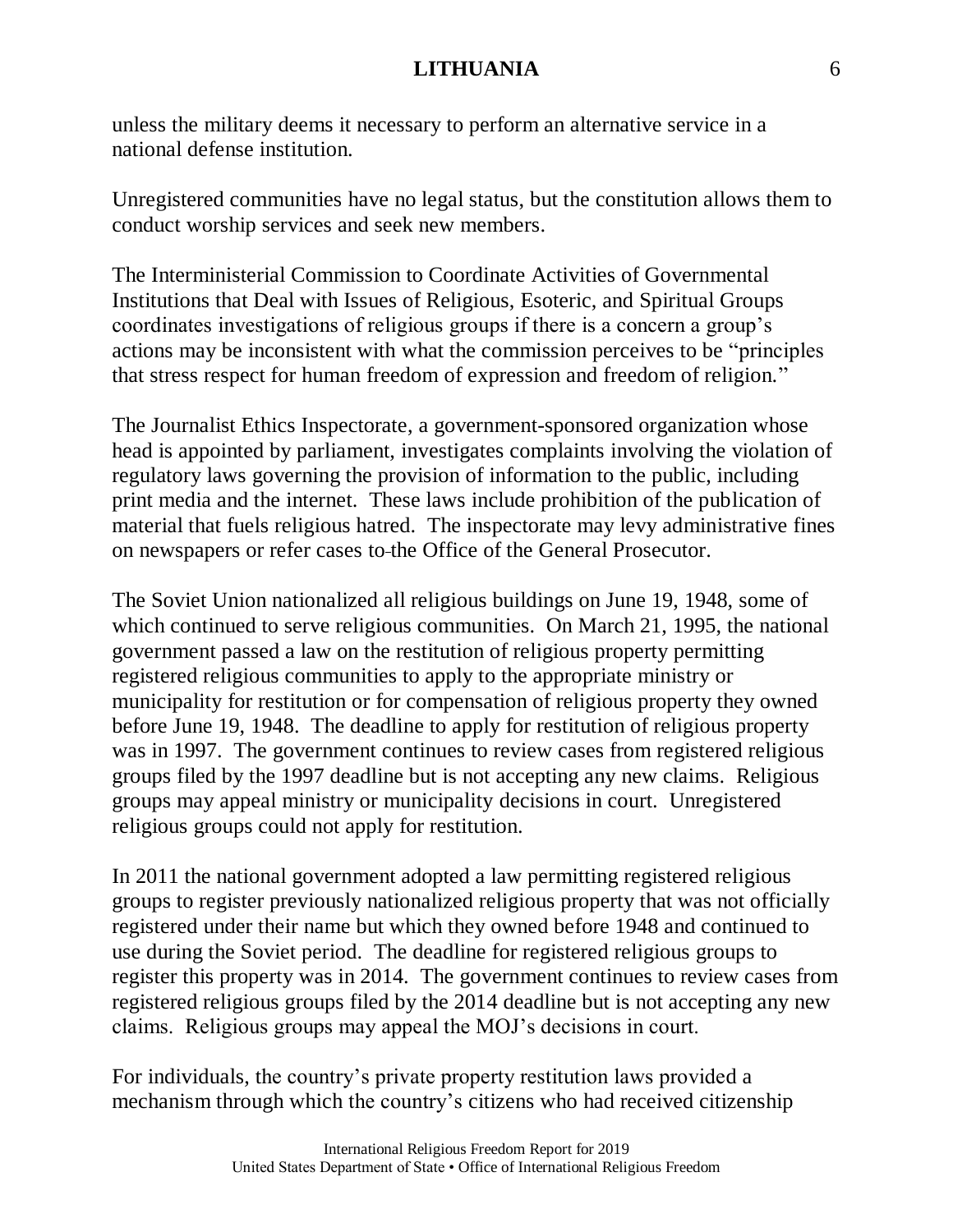before the restitution deadline (December 31, 2001) and resided in the country had the right to submit a claim for private property restitution. The laws excluded those who either lacked citizenship or regained it after 2001.

For Jewish-owned communal property nationalized under totalitarian regimes, a compensation fund was established in 2011 to support Jewish educational, religious, scientific, cultural, and healthcare projects with public benefits. Pursuant to the law, the government is committed to disbursing a total of 36 million euros (\$40.45 million) over the decade ending March 1, 2023. Funds go to the Good Will Foundation, a public institution governed by national and international Jewish leaders.

The country has no law for the restitution of heirless private property.

The government allocates funds to traditional religious communities for refurbishing houses of prayer, restoring old cemeteries, and preserving cultural heritage sites. Each traditional religious group receives 3,075 euros (\$3,500) every year as a base fund plus an additional amount that is calibrated according to the number of adherents in each community.

The constitution and other laws permit and fund religious instruction in public schools for traditional and state-recognized religious groups. Most religious instructors are regular state-employed teachers, but some are priests, seminarians, or monks. Parents must choose either religious instruction or secular ethics classes for their children but may not opt out of both offerings. Schools decide which of the traditional or state-recognized nontraditional religious groups will be represented in their curricula based on requests from parents of children up to the age 14, after which students present the requests themselves.

There are 30 private schools established by religious communities, 26 Catholic and four Jewish. Students of different religious groups may attend these schools. All accredited private schools (religious and nonreligious) receive funding from municipalities and the Ministry of Education and Science through a voucher system based on the number of pupils. Each private school receives 1,099 euros (\$1,200) per student. Beginning with the 2017-18 school year, national minority schools, which include schools established by the Jewish community, receive 20 percent more  $-1,318.80$  euros  $(\$1,500)$  – per student than other private schools. The per-student stipend covers only the program costs of school operation. Private school operators generally bear responsibility for covering capital outlays; however, per an agreement the government signed with the Holy See, the Ministry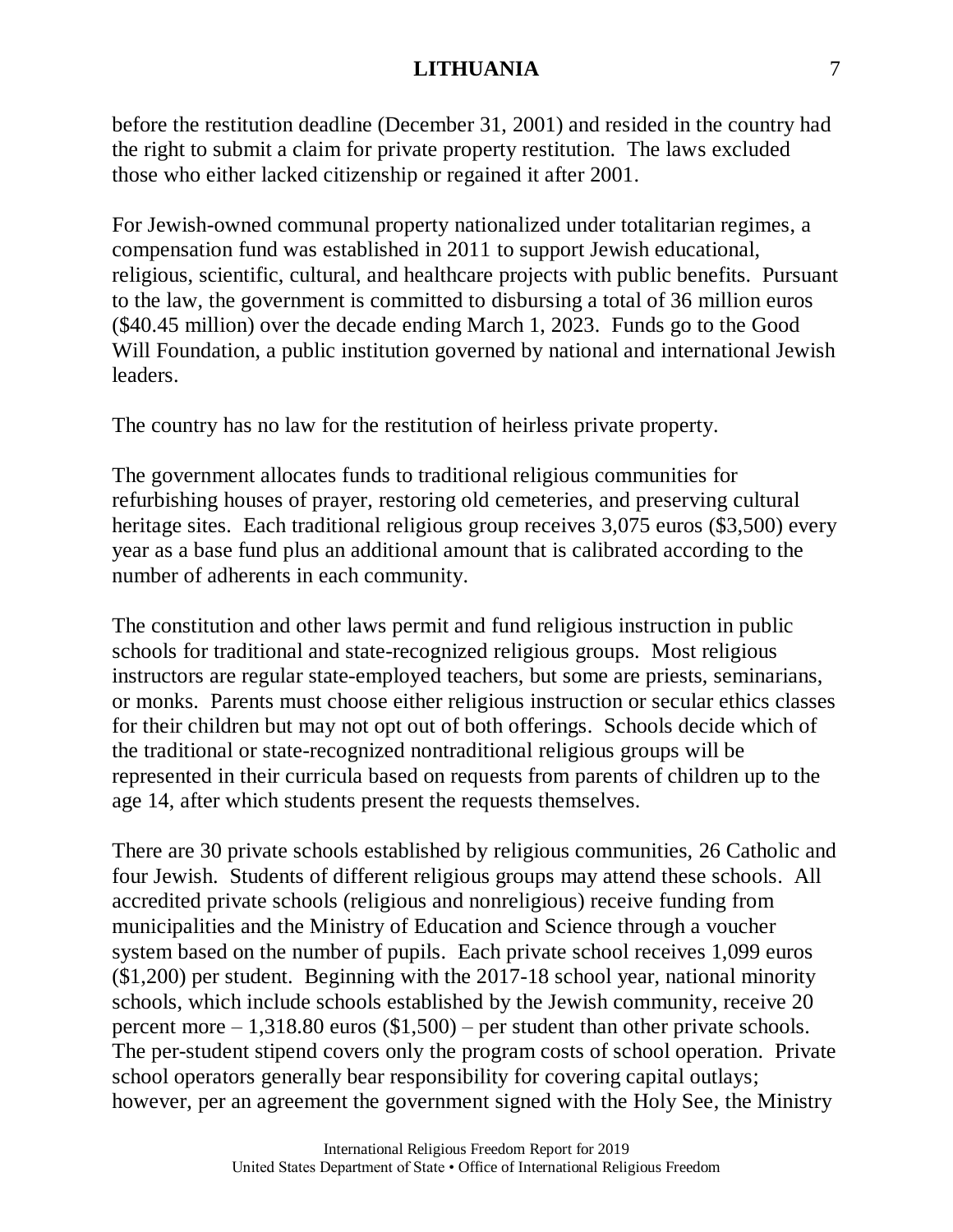of Education and Science funds both the capital and operating costs of private Catholic schools.

The criminal code prohibits incitement of hatred and discrimination based on religion and stipulates fines or up to two years in prison for violations. The code penalizes interference with religious ceremonies of recognized religious groups, with community service, fines, or detention for up to 90 days. The law does not address interference with or incitement of hatred against unrecognized religious groups.

The Office of the Equal Opportunities (OEO) ombudsperson investigates complaints of discrimination, including those based on religion, directed against state institutions, educational institutions, employers, and product and service sellers and producers. Parliament appoints the ombudsperson for a period of five years. The office conducts independent investigations, publishes surveys and independent reports on discrimination, and provides conclusions and recommendations on any discrimination-related issues. The office also makes proposals to state and municipal institutions and government agencies concerning the improvement of legal acts and priorities of the implementation of equal rights policy. The OEO ombudsperson does not levy monetary penalties.

The parliamentary ombudsperson often works with the OEO ombudsperson but is a separate entity. The parliamentary ombudsperson examines the conduct of state authorities in serving the population. The law governing the parliamentary ombudsperson specifically includes religious discrimination within its purview. The OEO and parliamentary ombudsperson may investigate complaints, recommend changes in the law or draft legislation to parliamentary committees and ministries, and recommend cases to the Prosecutor General's Office for pretrial investigation.

The criminal code prohibits public display of Soviet and Nazi symbols or national anthems. Violators are subject to fines of 144-289 euros (\$160-\$320).

The country is a party to the International Covenant on Civil and Political Rights.

### **Government Practices**

In March a local court dismissed a case against the state-funded Center for the Study of the Genocide and Resistance of the Residents of Lithuania, brought by a U.S. citizen who lost relatives in Holocaust-era killings attributed to Jonas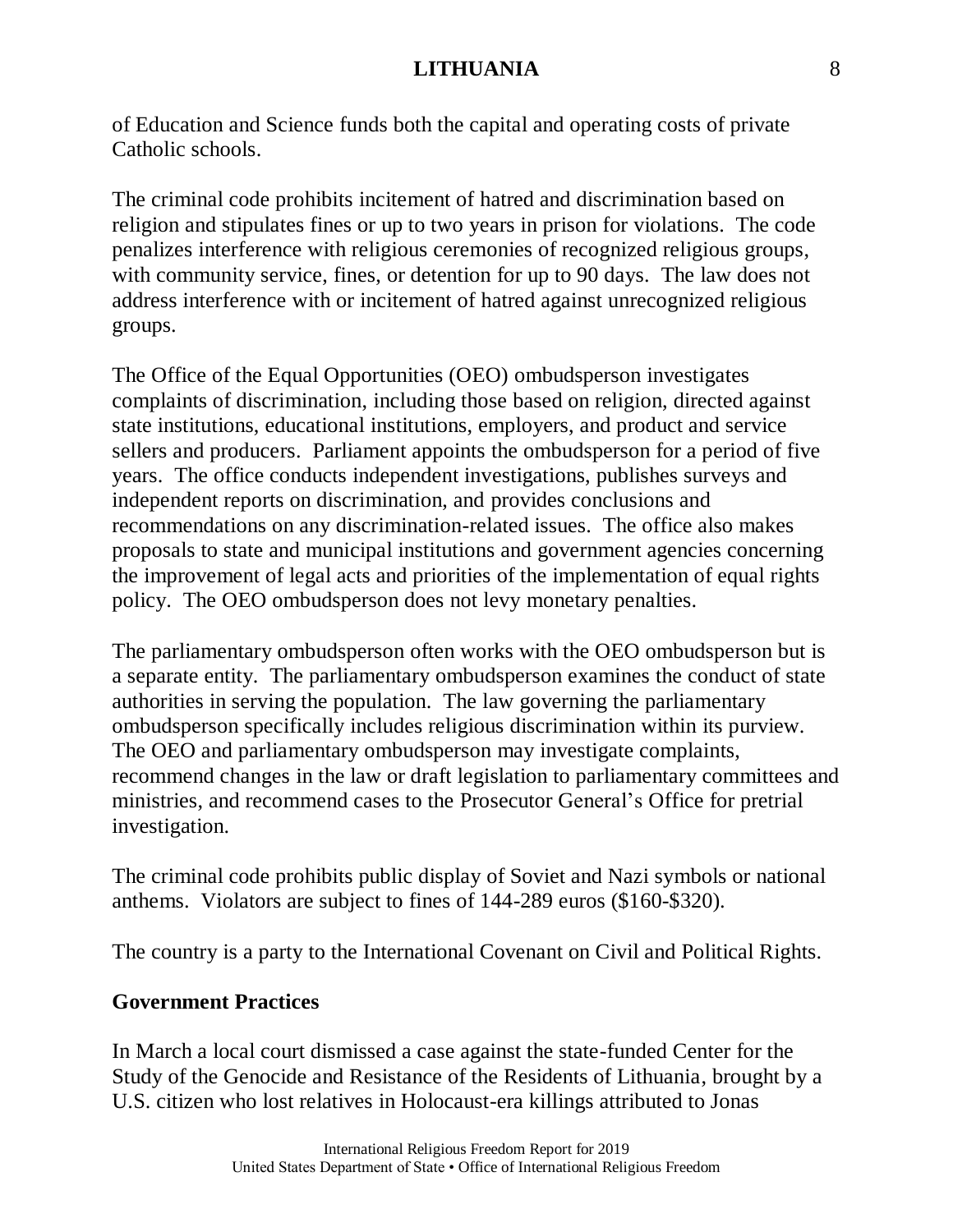Noreika, a Soviet-era partisan and Nazi collaborator who signed documents establishing a Jewish ghetto and confiscating Jewish property in Siauliai during WWII. The U.S. citizen sued the center for concluding that Noreika did not participate in the mass killing of Jews in Lithuania during the war. In December the center issued a report stating Noreika was an anti-Nazi resistance fighter who actively worked to rescue Jews during the Holocaust, based solely on the 1986 testimony of a Jesuit priest in a U.S. district court. The LJC and a number of prominent academics rejected this claim because it was based on a single witness whom they stated was of dubious credibility.

On July 27, Vilnius Mayor Remigijus Simasius removed a plaque honoring Noreika based on historical evidence that concluded Noreika was a Nazi collaborator. On July 30, President Gitanas Nauseda called for a moratorium on the removal of WWII-era monuments and proposed an initiative to provide municipalities with criteria to evaluate historic property.

In July the Vilnius City Council voted to rename a street, Skirpa Alley, previously named in honor of Kazys Skirpa, the leader of the Lithuanian Activist Front, a WWII anti-Soviet resistance group that was also found to have cooperated with the Nazis in the roundup of Lithuanian Jews. According to media reports, because of Skirpa's anti-Semitism, the street was renamed Trispalves Aleja. On August 7, media reported that approximately 300 individuals gathered in central Vilnius to protest the city's decision to rename Skirpa Alley. Attendees also protested the removal of the Noreika plaque.

On September 5, the nationalist NGO Pro Patria reinstalled the Noreika plaque without permission from the Vilnius municipality. Mayor Simasius told media the municipality would not remove the plaque again. On September 6, Foreign Minister Linas Linkevicius told media that glorifying figures like Noreika would harm the country's international image.

On June 27, parliament voted 46 (31 opposed and 15 abstentions) to 40 against granting Romuva state-recognized religious association status, despite their receiving a positive recommendation from the MOJ in 2018. According to the Romuva, a member of the Conference of Lithuanian Bishops sent a letter to MPs advising them against granting state recognition to Romuva. The letter, which was subsequently made public, asserted that state recognition of Romuva as a religion would "unduly mislead Lithuanian citizens and discriminate against all other religious communities." Some MPs told media the Romuva did not present a counterargument to the claims raised in the letter, and other MPs said they viewed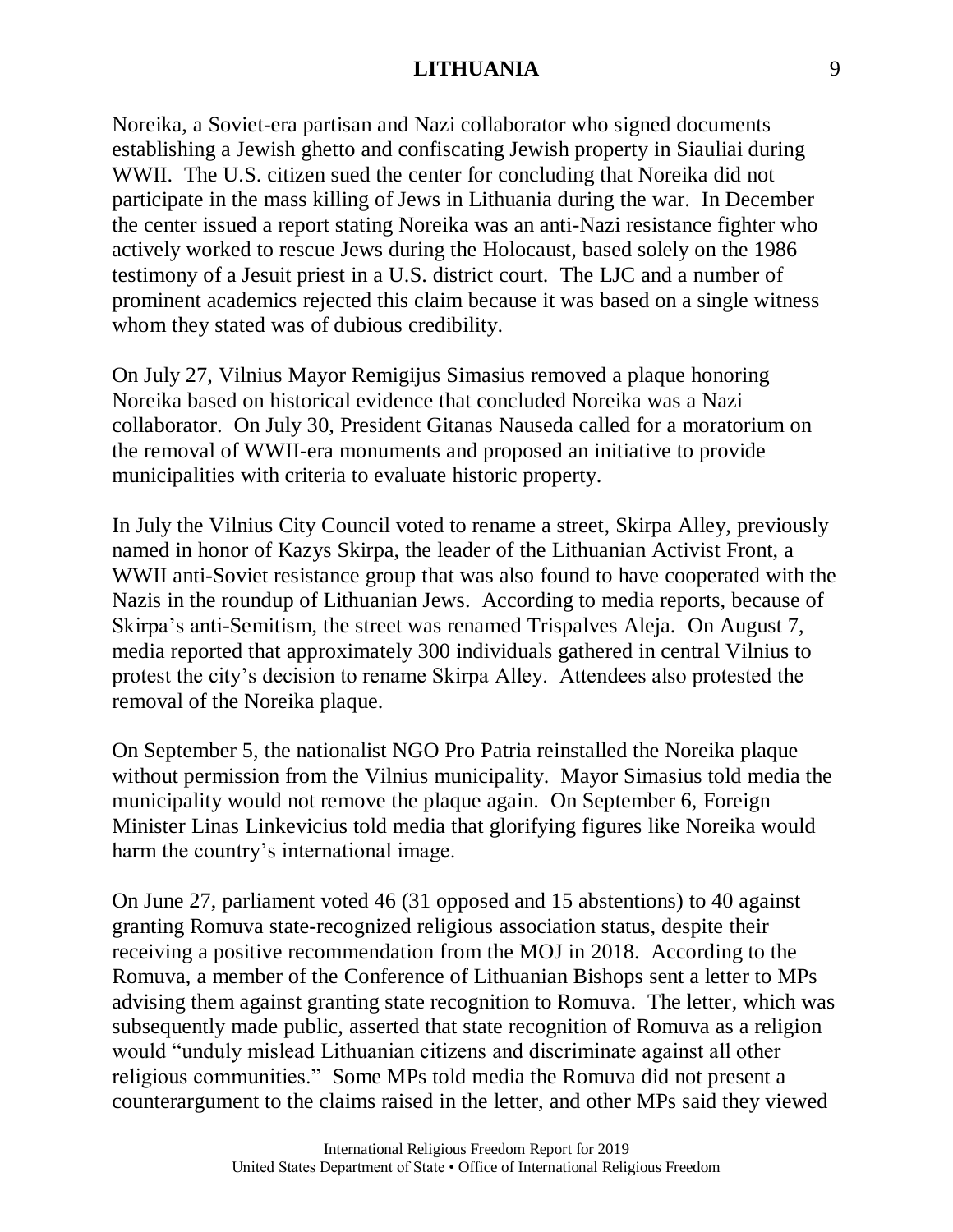Romuva as a cultural organization rather than a religious institution. The law stipulates that Romuva must wait 10 years before reapplying for recognition. Sources stated that the rejection of Romuva led other religious organizations to hesitate before advocating for their applications.

The MOJ was still reviewing the Jehovah's Witnesses 2017 application for staterecognized religious association status at year's end. The MOJ says it was conducting research to verify the application dates before recommending the group to parliament.

An application for religious association status by the United Methodist Church of Lithuania, which the MOJ submitted to parliament with a favorable recommendation in 2001, remained pending. According to the MOJ, it was incumbent on the United Methodist Church to advocate for its application in parliament, but the group had not done so. United Methodist Church minister Remigijus Matulaitis said an application rejection would devastate the morale of the Methodist community, and thus the group decided to wait until after parliamentary elections in 2020 to consider advocating for the proposal in parliament.

In April Yousef Yizhak, a Lithuanian Jew residing in Israel, petitioned a Lithuanian court to prevent the renovation of the Vilnius Sports Palace, located on the site of the Snipiskes Jewish Cemetery, stating the renovation into a conference center "would…disturb the human remains surrounding the Sports Palace, and [the remains] that the Soviets mixed into the Sports Palace's building materials." The government said the claim would not affect renovation plans until the court made a final decision, expected in 2020 or 2021. The LJC concurred with the government's decision to continue with the renovations in the meantime. In April the government approved plans to create a permanent exhibition in the conference center devoted to the history of the Snipiskes Jewish Cemetery. On September 23, members of the Vilnius Jewish Community, one of 33 regional branches of the LJC, and visiting rabbis from abroad gathered in front of the Sports Palace with signs urging the government, "to stop these disgraceful plans for construction and allow the dead to rest."

The government again disbursed 3.62 million euros (\$4.07 million) to the Good Will Foundation, in accordance with its agreement with that institution.

The government said it was open to discussions with the LJC, World Jewish Restitution Organization (WJRO), and American Jewish Committee to find a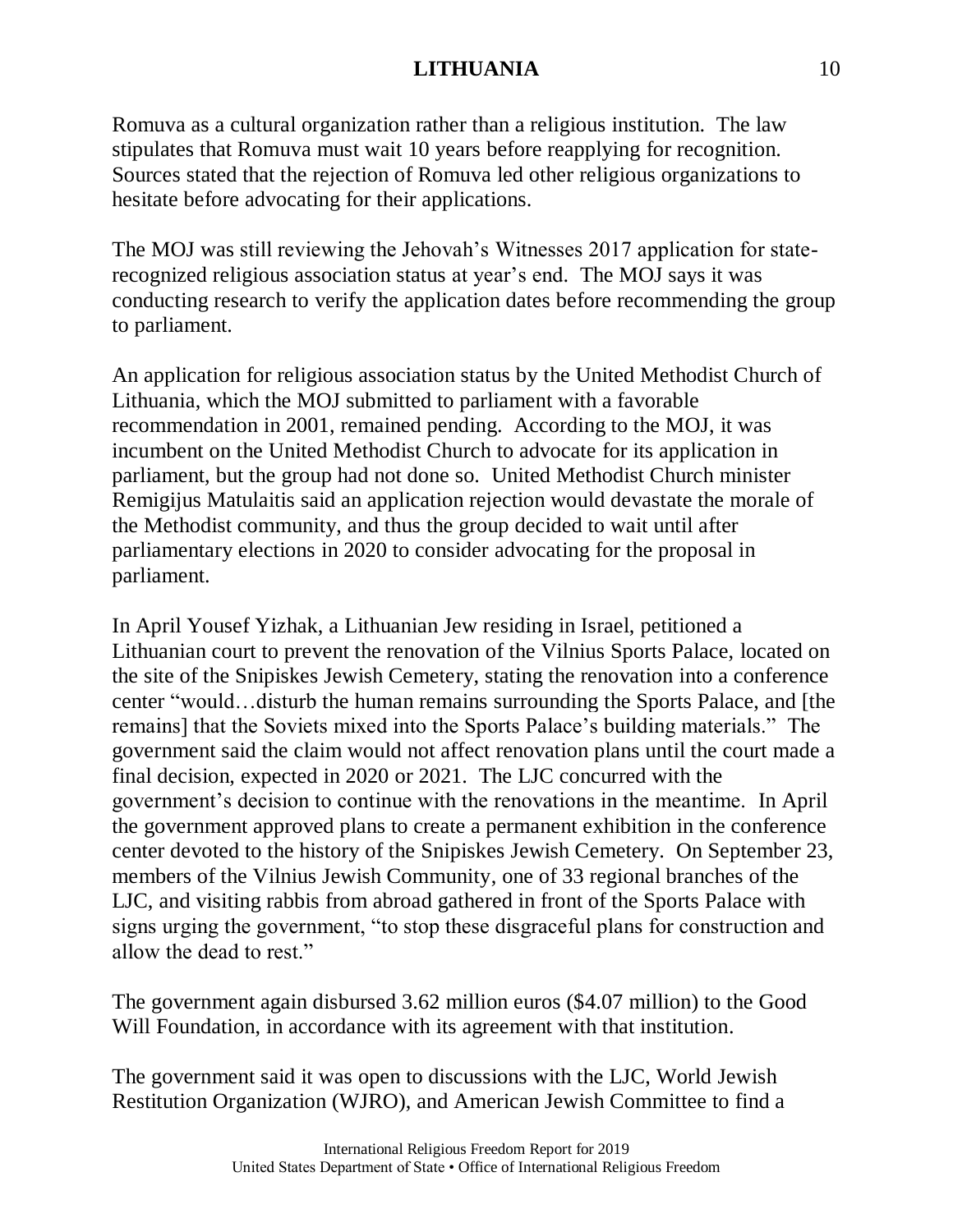mechanism to compensate the country's Jewish citizens whose personal property was confiscated during the Nazi and Soviet eras.

The government provided 1.2 million euros (\$1.35 million) to traditional religious groups to reconstruct religious buildings and to support other religious community activities. Of this total, it granted one million euros (\$1.12 million) to the Roman Catholic Church (some of which was to assist with preparations for the visit of Pope Francis in September) and 61,100 euros (\$68,700) to the Russian Orthodox community. The remaining 139,000 euros (\$156,000) was divided among the Old Believer, Evangelical Lutheran, Evangelical Reformed, Sunni Muslim, Karaite and other Jewish, and Greek Catholic communities. These levels were all identical to the previous year's funding.

The OEO ombudsperson received five complaints of discrimination based on religion. The OEO decided that three of these complaints fell outside its jurisdiction; the OEO considers only complaints based on protected categories such as ethnicity, religion, or gender. The fourth complaint was regarding the process to obtain a temporary residence permit. The fifth complaint was related to employment discrimination. The ombudsperson ruled that neither case constituted religious discrimination.

On September 19, the Office of the Parliamentary Ombudsman reported Muslim detainees at the Pabrade Foreigners' Registration Center, a detention center for migrants and asylum seekers, complained about the lack of halal food options and poor sanitary conditions.

The government and civil society organizations continued to work together to promote Holocaust education and tolerance in schools. On January 27, the International Commission for the Evaluation of Crimes of the Nazi and Soviet Occupation Regimes in Lithuania (the International Commission) held an annual conference entitled "Stories of Jewish Kids" in honor of International Remembrance Day of Holocaust Victims. Students from schools across the country prepared theatrical performances and retold the stories of child victims of the Holocaust.

On July 24, the government approved the 2020 schedule of commemoration events in honor of Vilna Gaon, a prominent 18th century rabbi. In 2018 parliament unanimously dedicated 2020 to Gaon's legacy and to the history of Lithuanian Jews. Vice Chancellor Deividas Matulionis told media these events would raise public awareness of the country's "rich history, which is inseparable from the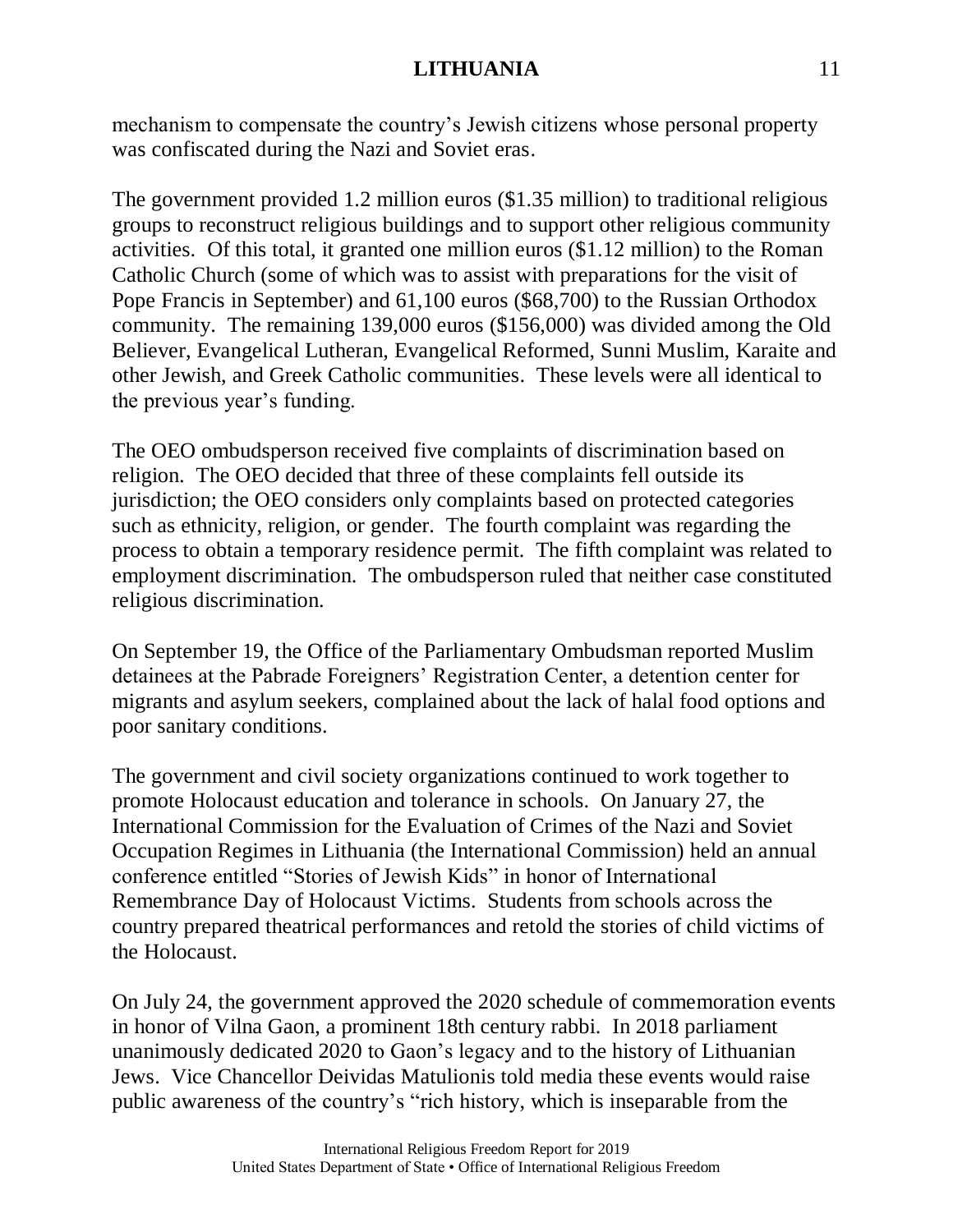history of Lithuania's Jews." The government coordinated with the LJC and cultural institutions to schedule public lectures and design exhibitions to highlight the contributions of Lithuanian Jews and the country's role in the Holocaust.

On September 23, the International Commission coordinated a student march to massacre sites around the country entitled "Memory Road." The program included 165 schools traveling to more than 35 different Holocaust sites.

In October the International Commission cosponsored a Holocaust education teacher training with Yad Vashem, Israel's official memorial to the victims of the Holocaust. The Kaunas Ninth Fort Museum coordinated a seminar for teachers entitled "Pages of Jewish History" and provided teachers with materials to use during classroom instruction. On October 27, the International Commission and the Vilna Gaon State Jewish Museum in partnership with the Olga Lengyel Institute sponsored a week-long Holocaust education seminar for teachers. The program included presentations, discussions, group work, videos, visits to Holocaust sites, and survivors' testimonies.

On June 16, Mayor of Birzai Vytas Jareckas, the LJC, and foreign dignitaries attended the unveiling of a memorial stone. Attendees walked the historic path from the train station through the forest to a mass killing site. In opening remarks, Jareckas said, "This event taking place in Birzai will be an opportunity to remember and honor former residents of our country." Government officials continued to participate in ceremonies to commemorate the Holocaust.

In July government and nongovernmental bodies organized events to mark the 75th anniversary of the liquidation of the Kaunas and Siauliai ghettos. On July 14, Mayor of Kaunas Visvaldas Matijosaitis, MPs, the Catholic Archbishop of Kaunas, the LJC, and foreign dignitaries attended commemoration events in Kaunas. On July 15, Mayor of Siauliai Arturas Visockas, MPs, the LJC, and foreign dignitaries attended two commemoration events in Siauliai. In opening remarks, Visockas recounted the stories of Jews from Siauliai who died during the Holocaust and emphasized the importance of remembering Jewish contributions to the development of the city.

On July 19, the Jurbarkas municipality, with support from the Good Will Foundation and foreign donors, erected a Holocaust memorial to commemorate the lives of Jews who lived in Jurbarkas. According to a press statement by Mayor of Jurbarkas Skirmantas Mockevicius, the memorial "is a wonderful creation,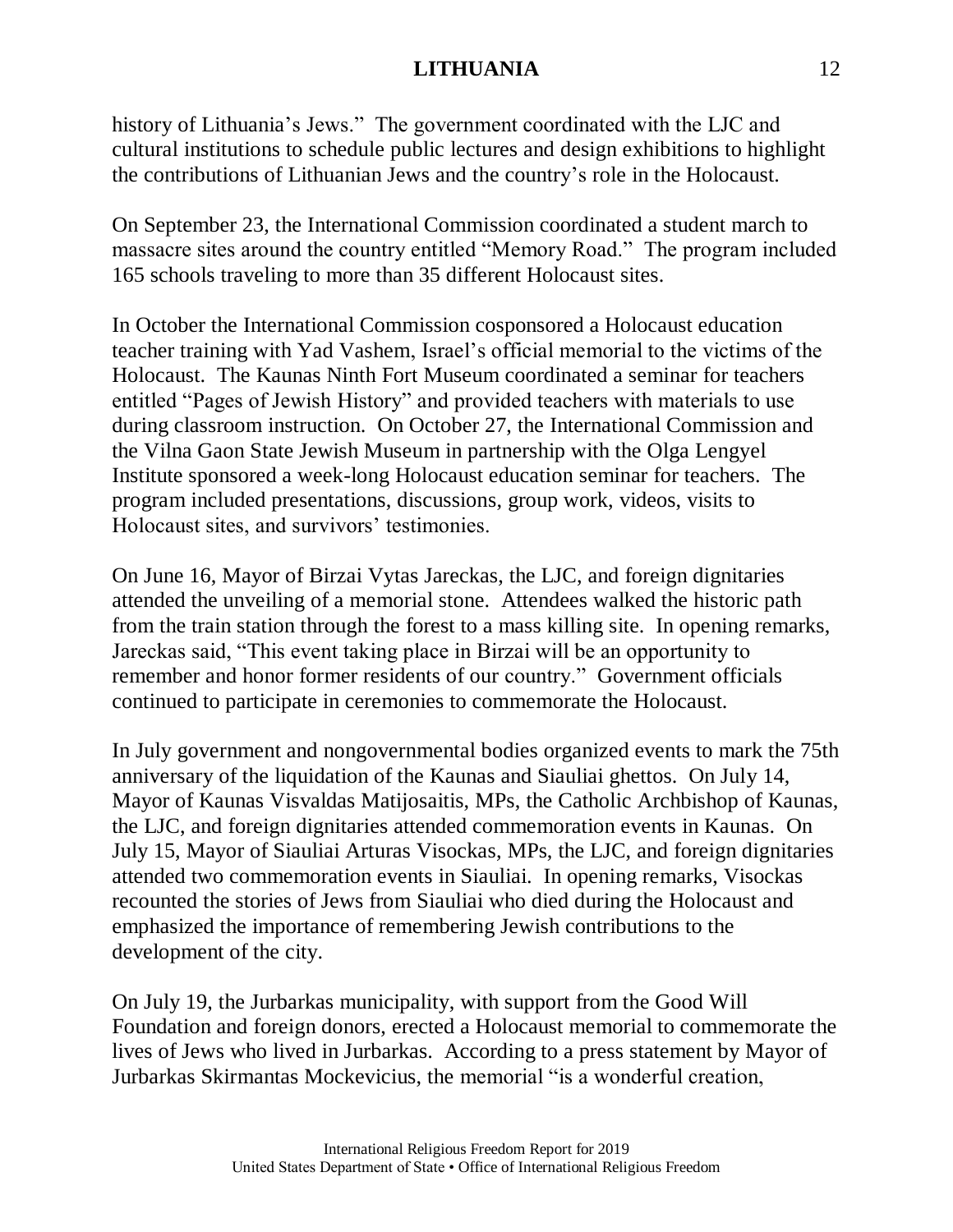commemorating the city's history and people who lived here as well as Jurbarkas residents who saved Jews during the war."

President Nauseda's address on September 20 during a state ceremony to honor families that helped save Jewish lives during the Holocaust condemned intolerance and any attempts to intimidate Jewish citizens.

On September 23, the anniversary of the liquidation of the Vilnius ghetto, Speaker of Parliament Viktoras Pranckietis, Minister of Culture Mindaugas Kvietkauskas, Vice Chancellor Matulionis, Mayor of Vilnius Simasius, MPs, foreign dignitaries, the LJC, and Lithuanian Jewish organizations from Israel and Poland attended a Holocaust Memorial Day ceremony at the Paneriai Memorial. Pranckietis in his remarks said, "Let this heavy, cruel, and inhumane burden of responsibility teach Lithuanians how to proceed today." Also on September 23, in his remarks given near the site of the former Vilnius ghetto, Prime Minister Skvernelis stated, "Every effort must be taken to stamp out any manifestations of incitement to ethnic hatred or anti-Semitism in the modern, democratic state of Lithuania."

On October 4, Mayor of Sakiai Edgaras Pilypaitis with the support of Rami Reznik, an Israeli with Lithuanian Jewish heritage, dedicated a memorial stone to mark the entrance of a previously unmarked Jewish cemetery in Pilviskiai. Mayor Pilypaitis and Reznik restored the old cemetery. Members from the municipality, the LJC, and Lithuanian Jews from Israel attended the commemoration event. In October Mayor of Zarasai Nikolajus Gusevas and the LJC unveiled a Holocaust memorial to commemorate the lives of Zarasai's Jews lost during the Holocaust.

On December 2, MFA Ambassador-at-Large for Jewish Issues Dainius Junevicius and MP and chairman of the International Commission Emanuelis Zingeris attended a regional conference in Vilnius commemorating the 10th anniversary of the signing of the Terezin Declaration. The Good Will Foundation, in cooperation with WJRO and the International Commission, organized the conference. Experts from the United States, Israel, Germany, Poland, Latvia, Hungary, Moldova, and the Czech Republic shared best practices for restituting Holocaust-era assets.

On December 10, the MFA organized a session on the importance of religious freedom and belief during the country's second annual human rights forum. Experts included MOJ official Donatas Glodenis; Vytautas Magnus University sociologist and Religious Studies Professor Milda Alisauskiene; a priestess from the Romuva religious community, Migle Valaitiene; and the director of Italy's Center for Studies on New Religions, Massimo Introvigne. Forum participants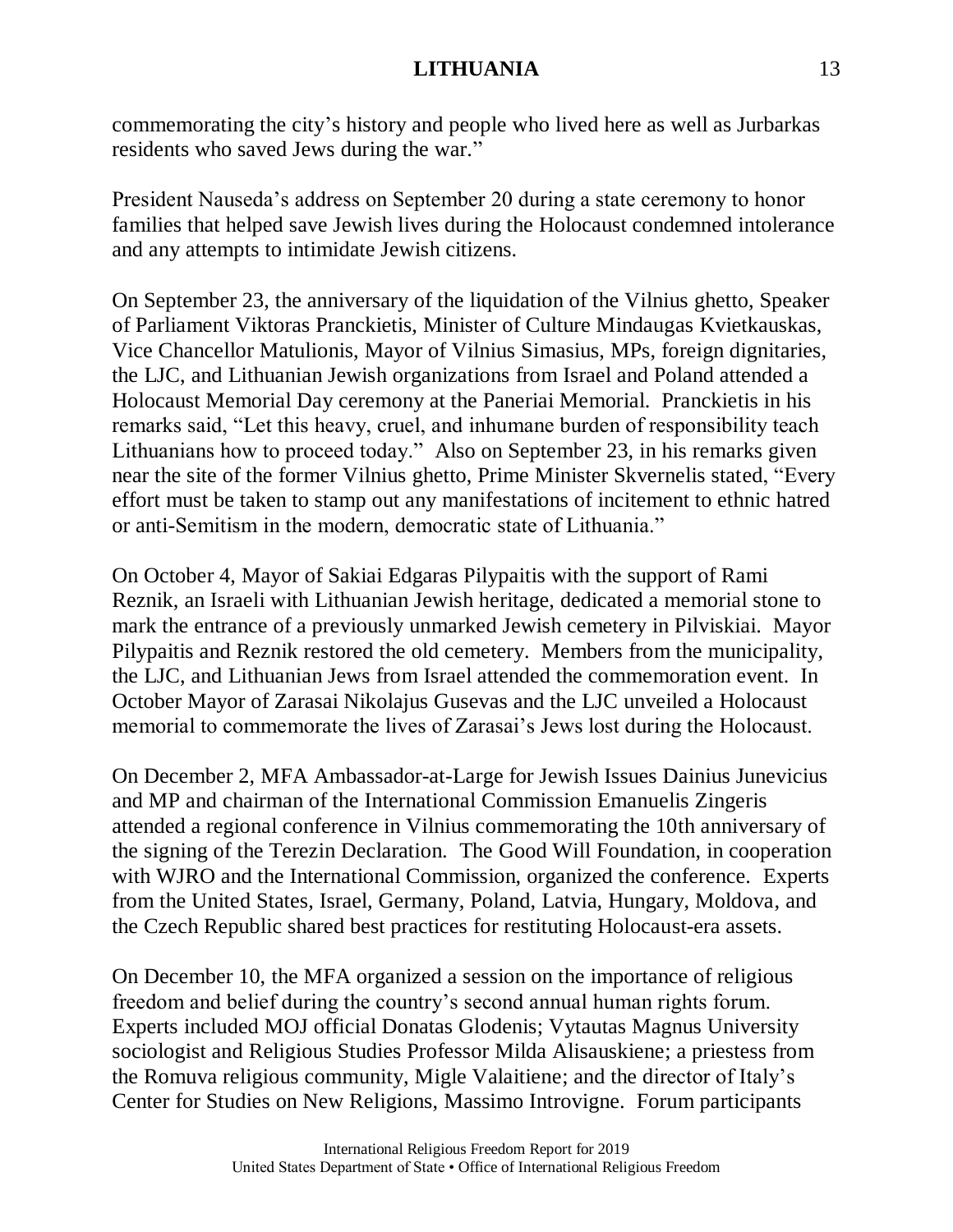discussed the Catholic Church's intervention in parliament's decision not to approve the application for recognition submitted by the Romuva community, despite a favorable recommendation by the MOJ. Professor Alisauskiene said parliament had only approved recognition applications from Christian organizations, and minority religions such as Romuva experienced discrimination as a result.

The government is a member of the International Holocaust Remembrance Alliance.

# **Section III. Status of Societal Respect for Religious Freedom**

In May the European Commission carried out a study in each EU member state on perceptions of discrimination and published the results in September. According to the findings, 15 percent of respondents believed discrimination on the basis of religion or belief was widespread in Lithuania, while 73 percent said it was rare; 60 percent would be comfortable with having a person of a different religion than the majority of the population occupy the highest elected political position in the country. In addition, 95 percent said they would be comfortable working closely with a Christian, and 80 percent said they would be with an atheist, 79 percent with a Jew, 67 percent with a Buddhist, and 62 percent with a Muslim. Asked how they would feel if their child were in a "love relationship" with an individual belonging to various groups, 93 percent said they would be comfortable if the partner were Christian, 68 percent if atheist, 65 percent if Jewish, 50 percent if Buddhist, and 35 percent if Muslim.

In January the European Commission published a Special Eurobarometer survey of perceptions of anti-Semitism based on interviews it conducted in December 2018 in each EU member state. According to the survey, 75 percent of residents believed anti-Semitism was not a problem in Lithuania, and 63 percent believed it had stayed the same over the previous five years. The percentage who believed that anti-Semitism was a problem in nine different categories was as follows: Holocaust denial, 19 percent; on the internet, 21 percent; anti-Semitic graffiti or vandalism, 23 percent; expression of hostility or threats against Jews in public places, 15 percent; desecration of Jewish cemeteries, 30 percent; physical attacks against Jews, 17 percent; anti-Semitism in schools and universities, 13 percent; anti-Semitism in political life, 15 percent; and anti-Semitism in the media, 15 percent.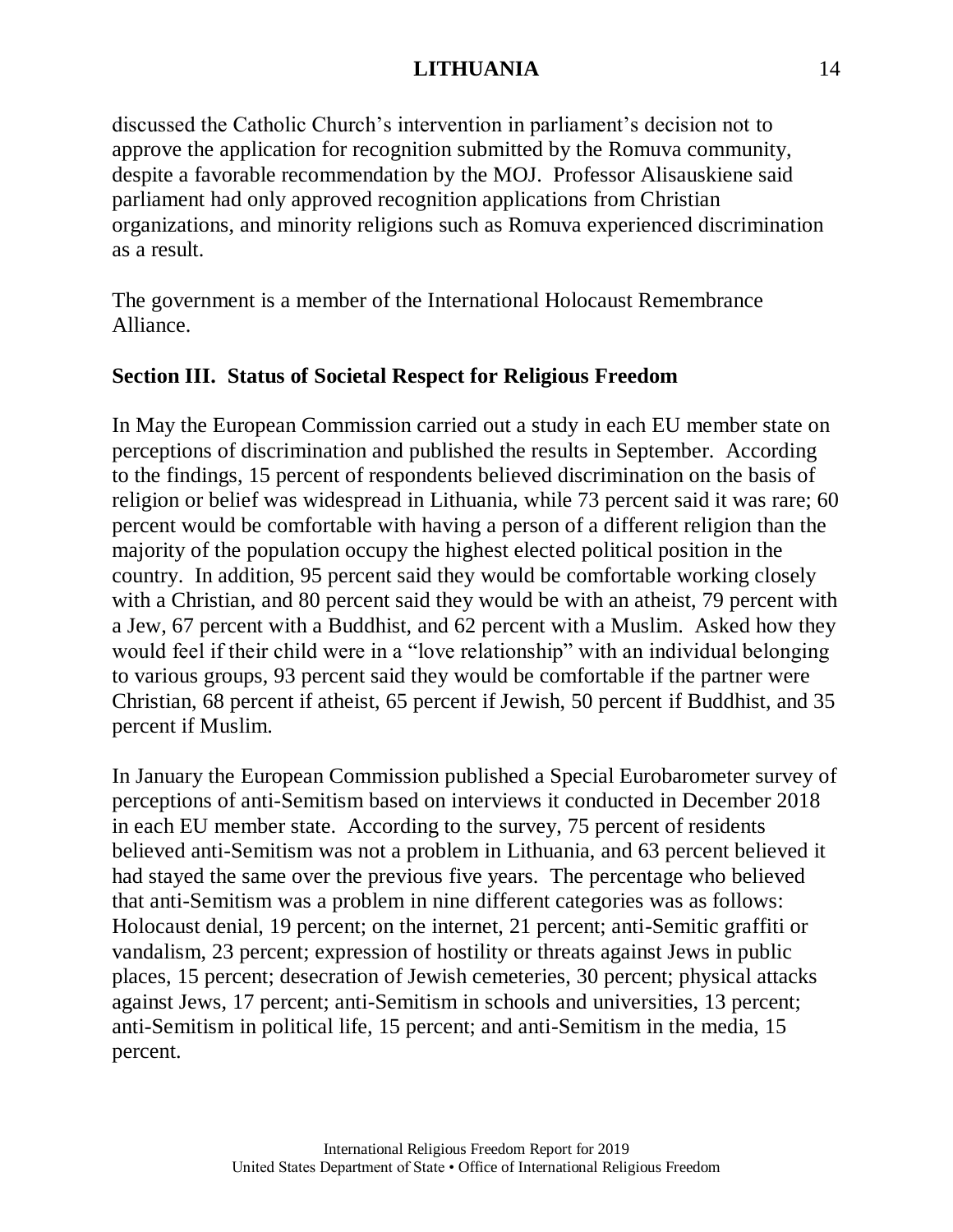On November 13, three teenagers spray-painted the words "Heil Hitler" on the Kaunas synagogue's information board. Police said they suspected the same teenagers broke the windows of a mosque in Kaunas on November 17. Police launched a pretrial investigation into both acts of vandalism on November 25 and detained an 18-year-old suspect on November 28. The Kaunas municipality removed the graffiti from the information board.

On October 6, media reported that a swastika and a homemade bomb were left outside of a building in Vilnius. Police removed the apparent bomb and launched an investigation.

On February 16, nationalists held a march in Vilnius to commemorate the anniversary of the restoration of the country's independence, similar to previous years. The march attracted approximately 1,000 participants, an increase from 300 in the previous year, which some NGOs attributed to better organization and publicity. Some of the participants held torches and carried national Lithuanian flags. The march included a banner with a picture of, and a quote by, WWII-era anti-Semite Kazys Skirpa. Nationalists also organized a march in Vilnius on March 11, the country's official Restoration of Independence Day, involving approximately 1,000 persons, similar to the previous year. According to media, some of the participants displayed fascist or neo-Nazi symbols, such as a skulland-crossbones flag, and carried a banner with the images of Lithuanian partisans who were Nazi collaborators, such as Kazys Skirpa and Jonas Noreika.

Anonymous anti-Semitic and anti-Muslim comments on the internet were common, for example, on Lithuanian media portal Delfi. Examples of anti-Semitism in this forum included statements that Jews who collaborated with the KGB should be condemned by the LJC for "serving in the repressive Soviet structures and participating or otherwise contributing to the genocide of the Lithuanian nation." Anti-Muslim examples included equating Muslim refugees entering the country with "a swarm of insects" and urging the government and citizens "to chase those [Muslim] refugees from Lithuania." Media portals generally removed such comments promptly after becoming aware of them.

In the wake of the Noreika controversy, LJC Chairwoman Faina Kukliansky reported to media the LJC had received threatening calls and letters, and on August 6, she temporarily closed the local synagogue and the Jewish community's headquarters. In response, Prime Minister Skvernelis condemned all examples of ethnic hatred and called on law enforcement to guarantee the security for every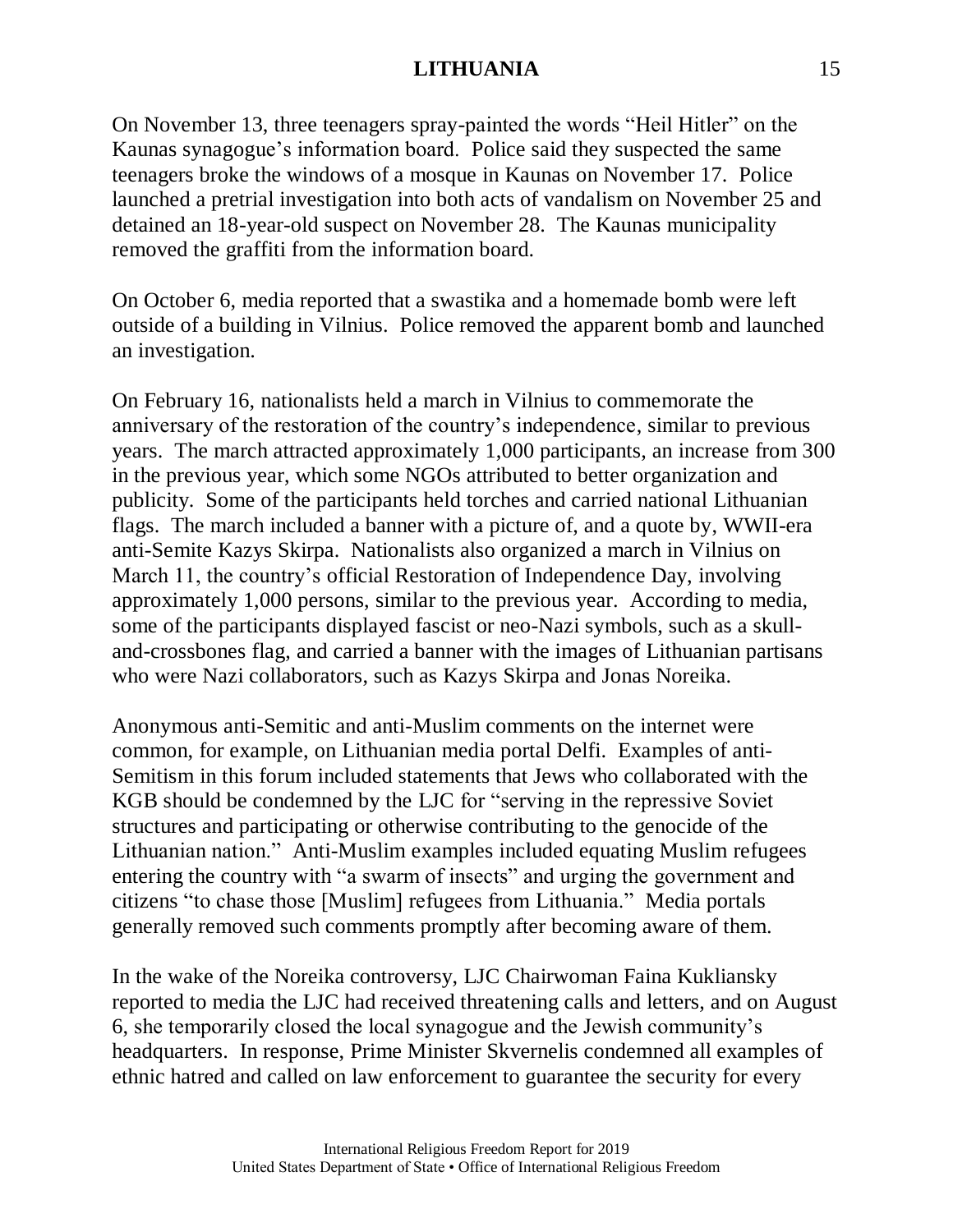citizen and every community living in the country. Kukliansky reopened the synagogue and community center shortly thereafter.

On September 15, media reported an unidentified person created a large soil swastika near the LJC headquarters. The swastika appeared during the Festival of the Nations, an annual festival displaying the country's national minority cultures. Prime Minister Skvernelis in a press release denounced it as an act of vandalism and warned that such activities tarnished the country's image internationally. Foreign Minister Linkevicius condemned the act as "deplorable" and called for police to investigate. On September 16, police launched an investigation; no results were available at year's end.

In October three more anti-Semitic acts of vandalism took place around the country. On October 5, media reported that an unknown person painted a swastika on a statue of Chaim Frenkel, a 19th century Jewish industrialist, in Siauliai. The Siauliai municipality removed the swastika. The following day, someone spraypainted a swastika on a street in Vilnius. On October 12, a group vandalized a mural representing Jewish cultural life in Vilnius with a swastika. The Vilnius municipality removed all of the swastikas.

# **Section IV. U.S. Government Policy and Engagement**

The embassy continued to maintain regular dialogue with senior government officials on the importance of religious freedom. The Ambassador and other embassy representatives met with Prime Minister Skvernelis, Speaker of Parliament Pranckietis, presidential advisors, a vice chancellor, mayors, ministers and vice ministers of the Ministries of Foreign Affairs, Culture, and Education, and MPs and continued to engage them on ways to promote tolerance and integration of religious minorities, including Muslim refugees, into society and combat anti-Semitism. Embassy representatives urged the government to address the remaining issues regarding compensation for Jewish private property seized during the Nazi and Soviet eras. Embassy officials also discussed Holocaust education, remembrance, and property restitution at the Ministry of Foreign Affairs and other government offices and with MPs.

The Ambassador and embassy representatives met regularly with the Jewish community to discuss issues of concern, including property restitution, preservation and restoration of heritage sites, combating intolerance, and Holocaust remembrance.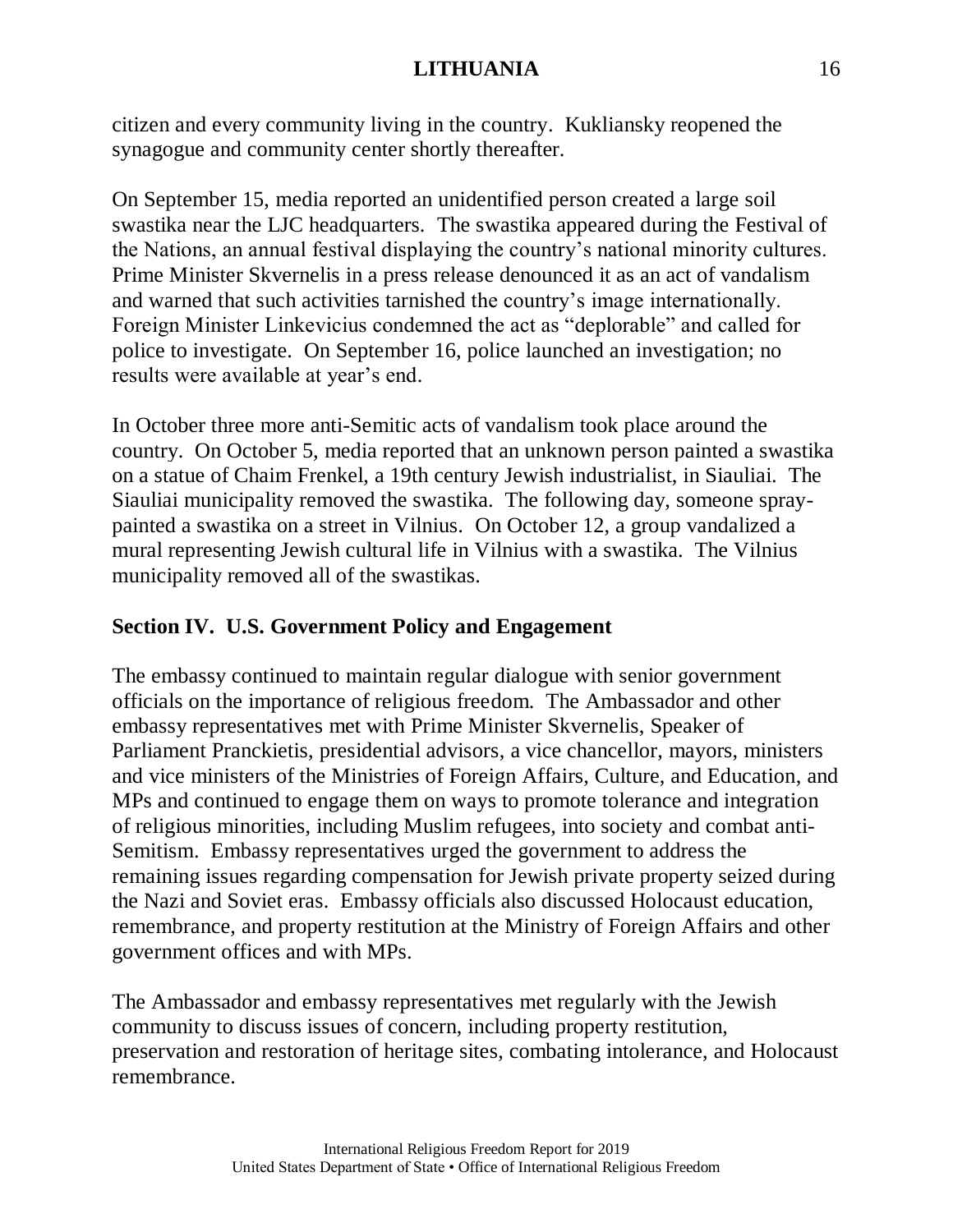On February 25, the Ambassador met with Minister of Culture Kvietkauskas to discuss embassy programs related to Holocaust education and preservation of Jewish cultural sites.

On March 7, the Ambassador spoke with Vice Chancellor Matulionis about the Justice for Uncompensated Survivors Today (JUST) Act and the embassy's outreach to government and nongovernmental agencies to discuss property restitution issues and Holocaust education. The Ambassador also spoke about the issues covered in the JUST report with Minister of Education, Science, and Sports Algirdas Monkevicius on March 18.

On May 9, the Ambassador accompanied an American Jewish Committee representative and LJC Chairwoman Kukliansky to meetings with Foreign Minister Linkevicius and Vice Chancellor Matulionis to discuss the removal of the Noreika plaque, the renovations of the Snipiskes Sports Palace, and private property restitution.

In June embassy officers attended the unveiling of the memorial stone in Birzai. On June 21, an embassy officer attended the unveiling of the YIVO plaque in Vilnius. On June 28, the Ambassador spoke with Foreign Minister Linkevicius about the importance of increasing societal tolerance for religious minorities, government visibility at annual Holocaust remembrance events, and support for Holocaust education and preserving Jewish cultural heritage sites.

On July 10, the Ambassador and Prime Minister Skvernelis discussed the necessity of government support for the Jewish community and continued cooperation and open discussions over the renovation of the Snipiskes Sports Palace. On July 14, a senior embassy official participated in a ceremony honoring the 75th Holocaust Memorial Day in Kaunas. The next day, embassy officials delivered remarks at the 75th Holocaust Memorial Day event in Siauliai, commenting on the importance of remembrance and Holocaust education. In July the embassy provided financial support for an expedition to discover a lost Jewish shtetl located beneath a lake. In his remarks at a July 16 reception announcing the results of the expedition, a senior embassy official highlighted the archaeological team's contributions to the discovery and preservation of Jewish cultural heritage sites in the country.

In September the Special Envoy for Holocaust Issues released a series of tweets in response to the Noreika controversy encouraging Lithuanians to objectively review the actions of historical figures. The envoy advocated against honoring those whose actions directly led to the persecution and killing of Jews during the